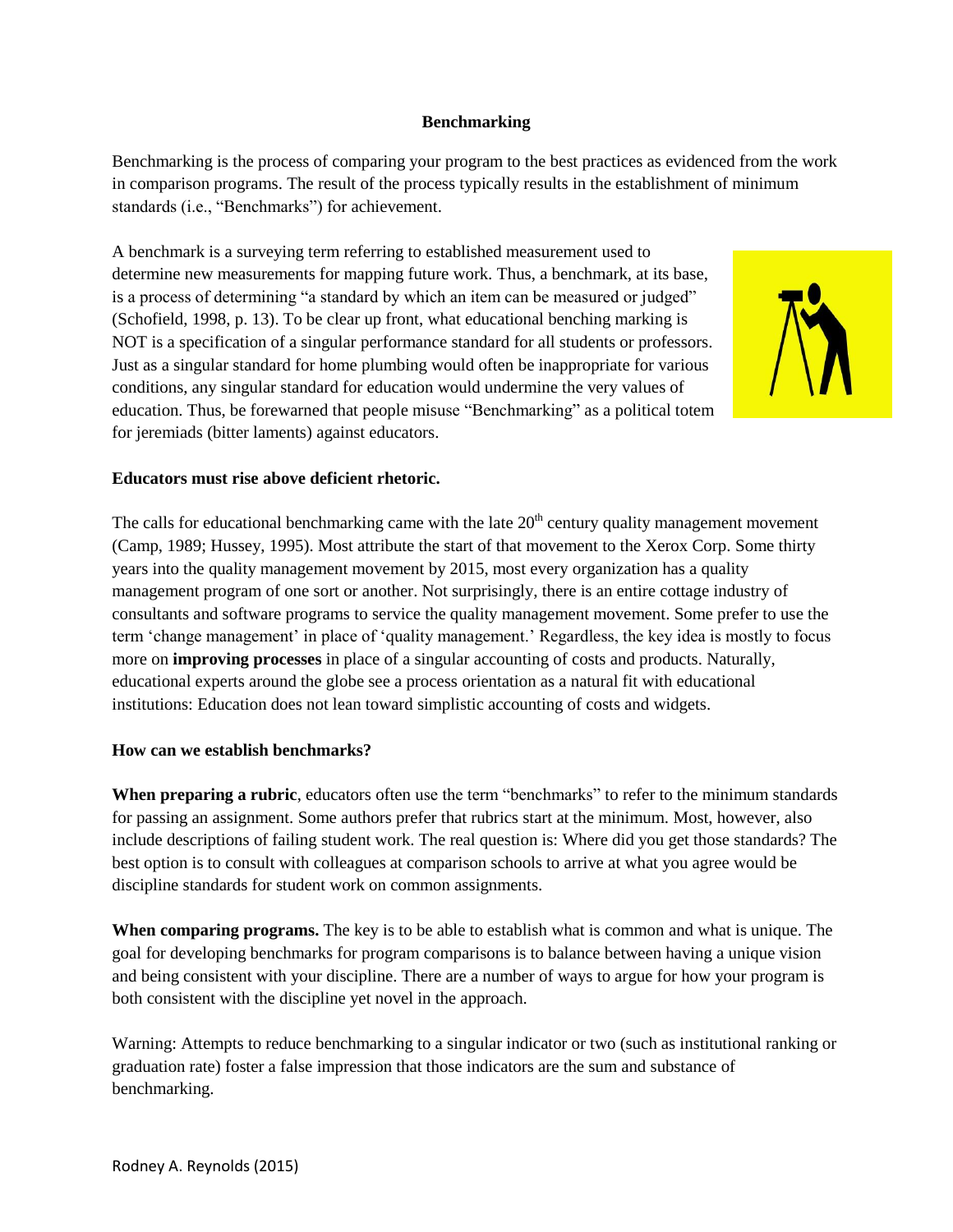## References

- Banta, T. W., Jones, E. A. , & Black, K. E. (2009). *Designing effective assessment: Principles and profiles of good practice*. San Francisco, CA: Josey-Bass.
- Bender, B. E. ,& Schuh J. H. (Eds.). (2002). *New directions for higher education:* Using benchmarking to inform practice in higher education. San Francisco: Jossey-Bass.
- Blackstock, D., et al. (2012). *Internal quality assurance benchmarking*. ENQA Workshop Reports 20. Brussels, Belgium: European Association for Quality Assurances in Higher Education. Available at<http://www.enqa.eu/pubs.lasso>
- Camp, R. (1989). *Benchmarking: The search for industry best practices that lead to superior performance*. Milwaukee: ASQC Quality Press.
- Ewell, P. T. (2008). U.S. Accreditation and the future of quality assurance: A tenth anniversary report from the Council for Higher Education Accreditation. Boulder, CO: National Center for Higher Education Management Systems.

<http://www.adelaide.edu.au/learning/staff/benchmarking/>

- García-Aracil, A., & Palomares-Montero, D. (2010). Examining benchmark indicator systems for the evaluation of higher education institutions. *Higher Education, 60* (2), 217-234. doi: 10.1007/s10734-009-9296-8.
- Hussey, D. E. (Ed.) (1995). *Rethinking strategic management: Way's to improve competitive performance*. Chichester, UK :John Wiley & Sons.
- Hämäläinen, K., et al. (2002). *Benchmarking in the Improvement of Higher Education*, ENQA Workshop Reports 2, Helsinki, European Network for Quality Assurance in Higher Education, available at <http://www.enqa.eu/pubs.lasso>
- Hoffman, A. M., and Holzhuter, J. (, 2012). Benchmarking. In A. M. Hoffman and S. D. Spangehl (eds.), Innovations in Higher Education. Washington, D.C.: American Council on Education.
- Karjalainen, A., Kuortti, K. & Niinikoski, S. (2002). *Creative benchmarking*. University of Oulu & Finnish Higher Education Evaluation Council. Oulu, FI: University Press of Oulu.
- Karlöf, B. & Östblom, S., 1993, *Benchmarking: a signpost to excellence in quality and productivity*. Chichester Wiley.
- Kezar, A., Eckel, P. D. (2004). Meeting today's governance challenges, *Journal of Higher Education*, 75(4), 371–398. doi: 10.1353/jhe.2004.0022
- Levy, G. D., & Ronco, S. L. (2012). How benchmarking and higher education came together. *New Directions for Institutional Research, 2012* (156), 5-13. doi: 10.1002/ir.20026
- Middaugh, M. F. (2010). *Planning and assessment in higher education: Demonstrating institutional effectiveness*. San Francisco, CA: Jossey-Bass.